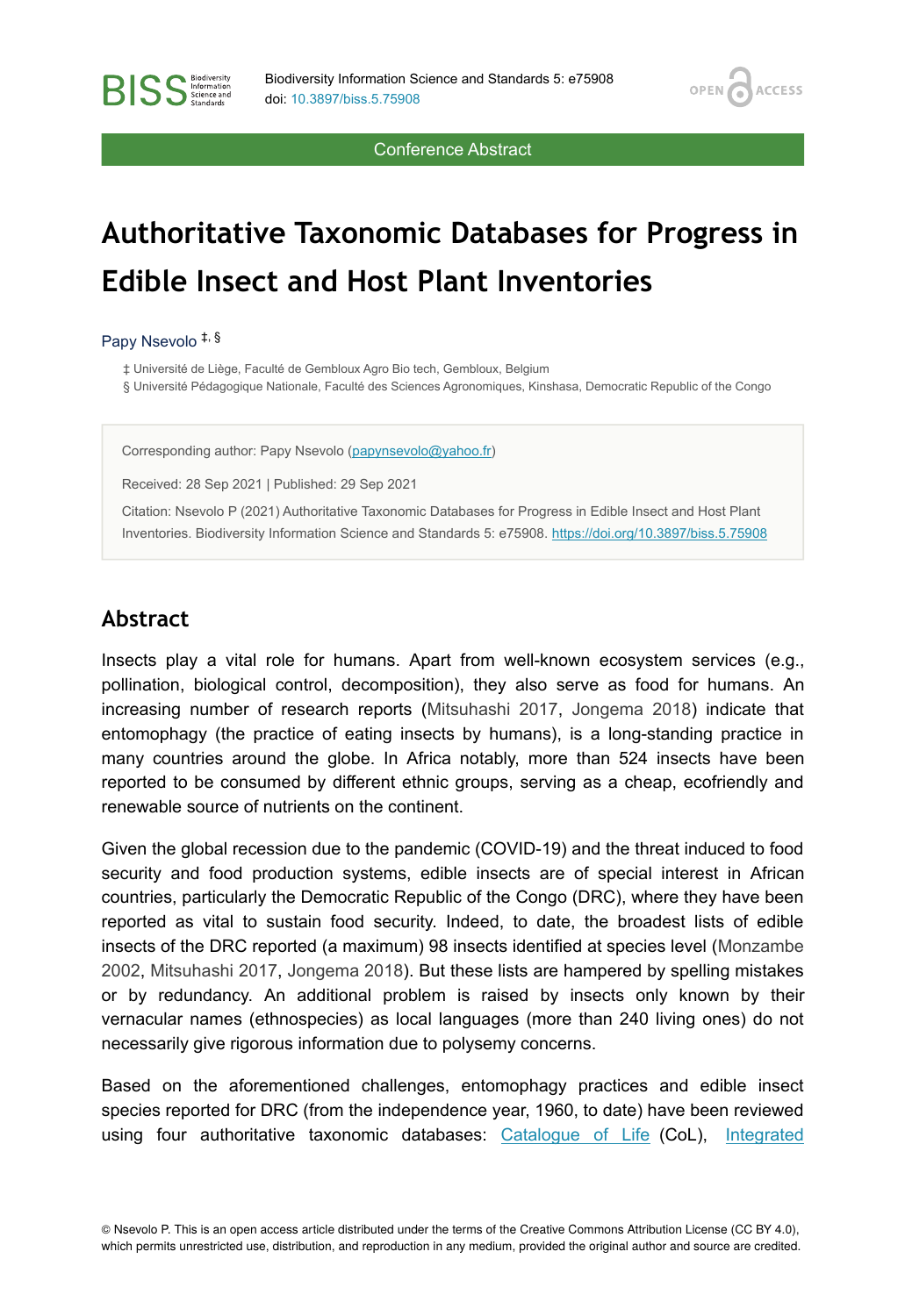[Taxonomic Information System,](https://itis.gov/) [Global Biodiversity Information Facility taxonomic](https://www.gbif.org/fr/species/search) [backbone](https://www.gbif.org/fr/species/search), and the [Global Lepidoptera Names Index.](https://www.nhm.ac.uk/our-science/data/lepindex/) Results confirm the top position of edible caterpillars (Lepidoptera, 50.8%) followed by Orthoptera (12.5%), Coleoptera and Hymenoptera (10.0% each). A total of 120 edible species (belonging to eighty genera, twenty-nine families and nine orders of insects) have been listed and mapped on a national scale. Likewise, host plants of edible insects have been inventoried after checking (using CoL, [Plant Resources of Tropical Africa](https://www.prota4u.org/database/search.asp), and the [International Union for Conservation of](https://www.iucnredlist.org/) [Nature's Red List of Threatened Species](https://www.iucnredlist.org/)). The host plant diversity is dominated by multiuse trees belonging to Fabaceae (34.4%) followed by Phyllanthaceae (10.6%) and Meliaceae (4.9%). However, data indicated endangered (namely *Millettia laurentii*, *[Prioria](https://www.gbif.org/fr/species/3970300) [balsamifera](https://www.gbif.org/fr/species/3970300)* ) or critically endangered (*Autranella congolensis*) host plant species that call for conservation strategies. To the best of our knowledge, aforementioned results are the very first reports of such findings in Africa.

Moreover, given issues encountered during data compilation and during cross-checking of scientific names, a call was made for greater collaboration between local people and expert taxonomists (through citizen science), in order to unravel unidentified ethnospecies. Given the challenge of information technology infrastructure in Africa, such a target could be achieved thanks to mobile apps. Likewise, a further call should be made for:

- 1. bеtter synchronization of taxonomic databases,
- 2. the need of qualitative scientific photographs in taxonomic databases, and
- 3. additional data (i.e., conservational status, proteins or DNA sequences notably) as edible insects need to be rigorously identified and durably managed.

Indeed, these complementary data are very crucial, given the limitations and issues of conventional/traditional identification methods based on morphometric or dichotomous keys and the lack of voucher specimens in many African museums and/or collections. This could be achieved by QR (Quick Response) coding insect species and centralizing data about edible insects in a main authoritative taxonomic database whose role is undebatable, as edible insects are today earmarked as nutrient-rich source of proteins, fat, vitamins and fiber to mitigate food insecurity and poor diets, which are an aggravating factor for the impact of COVID-19.

## **Keywords**

biodiversity, citizen science, DR Congo

## **Presenting author**

Papy Nsevolo